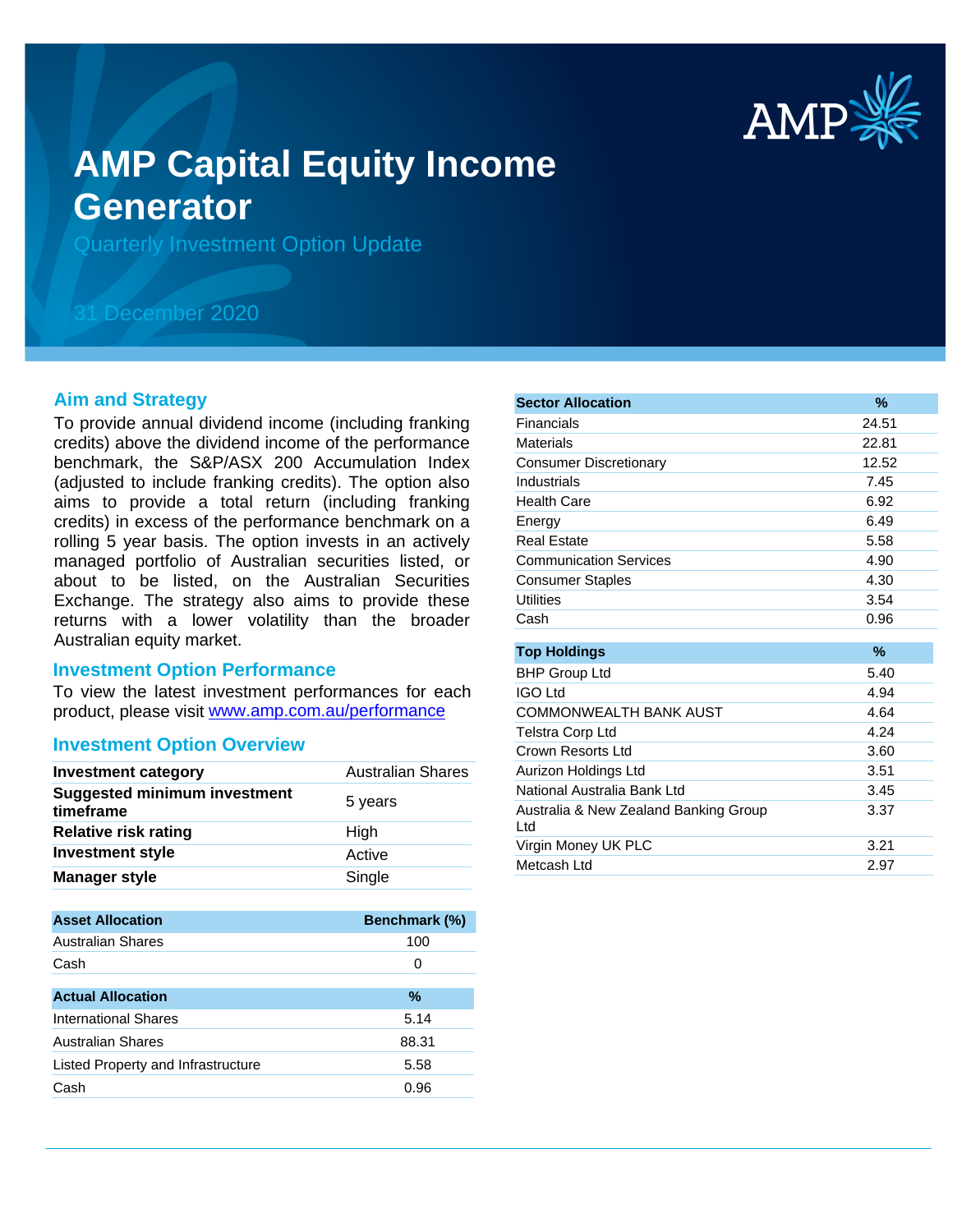#### **Fund Performance**

January was a reasonably quiet month for the Australian share market, with the Fund close to flat for the month. Australian shares managed a small gain of 0.31% in January, as measured by the S&P/ASX 200 index on a total return basis, as the domestic economy continued to recover from the lows of last year. Similar to international peers however, Australian markets experienced a tempering of the bullish sentiment seen in recent months, amid worsening COVID-19 numbers in the US and Europe and their associated impacts on the global economy. Broadly though, a cautious level of optimism remained, as markets treaded water for much of the period, before becoming more volatile towards month-end as a re-emergence COVID-19 came to light domestically, albeit an extremely low number of cases that appeared to be well contained. Individual sector performances were mixed, with the top performers including consumer discretionary and communication services, while sectors such as real estate, industrials, health care and materials underperformed.

### **Portfolio Positioning**

As we navigate the rollout of vaccines globally, we continue to favour the stocks which provide a desirable mix of reasonable dividends, good expected dividend growth and leverage to an economic recovery. During the month, we increased our weighting in the healthcare sector, having been light on the sector for most of last year. We are favouring the aged care names, as we see potential for improving fundamentals within the sector. We are also tilted towards the consumer discretionary and energy sectors, as we like their ability to leverage an economic rebound and to then pay reasonable dividends in the medium term. We are significantly tilted away from information technology due to the low dividend growth and yields on offer.

As we look ahead to February's financial reporting season, we will be monitoring closely for any large earnings per share changes or upgrades. The Fund aims to invest in sectors and companies with highly defensible income streams and or reasonable dividend growth prospects for the medium term. This underpins the objective of delivering a stable tax-effective income to investors and ultimately creates a more robust portfolio during different market cycles.

#### **Market Review**

Australian shares had an extremely strong December quarter, rising by 13.70%, as measured by the S&P/ASX 200 index on a total return basis. Moves in the Australian share market broadly reflected optimistic sentiment around the globe. In October, stocks rose amid improving domestic economic indicators, as well as further stimulus measures introduced in the Australian Federal Budget. Victoria also announced its intention to "reopen" its economy after one of the harshest lockdowns so far seen. An RBA rate cut, combined with a quantitative easing programme announcement in the first week of November further spurred stocks, although the real booster came shortly after multiple successful vaccine trials were announced overseas, causing markets to surge. Victoria also continued to emerge from its second wave of COVID-19 cases, with the virus apparently all but eliminated across the state by the end of November. Towards the quarter's end, news-flow continued to centre around the rollout of COVID-19 vaccines, though continued solid economic indicators in the US and a Brexit deal finally being reached in the UK added further support. The Australian economy meanwhile moved out of recession and this, combined with improving consumer confidence, continued ultra-low interest rates and continued RBA quantitative easing, all helped push markets higher, even despite a new COVID-19 outbreak emerging in Sydney around Christmas time.

#### **Outlook**

Australian shares will likely continue to be strongly influenced by global markets and events. Like its international peers, Australia's economic growth has slumped, though evidence of a bounce-back has emerged in some sectors as borders are opened, pandemic restrictions wound down, and GDP returns to some form of normalcy. Australia's greater degree of government stimulus (relative to other countries) and low COVID-19 cases from an international perspective should help support domestic shares, though there are continuing issues, such as soured trade relations with China and a continued lack of medium-term earnings visibility for many companies. Given the large price rises through most of 2020, there may be an increased risk of corrections, though we believe the longer-term trend is likely to remain positive. We continue to believe investors should be selective and, as always, maintain a longer-term perspective.